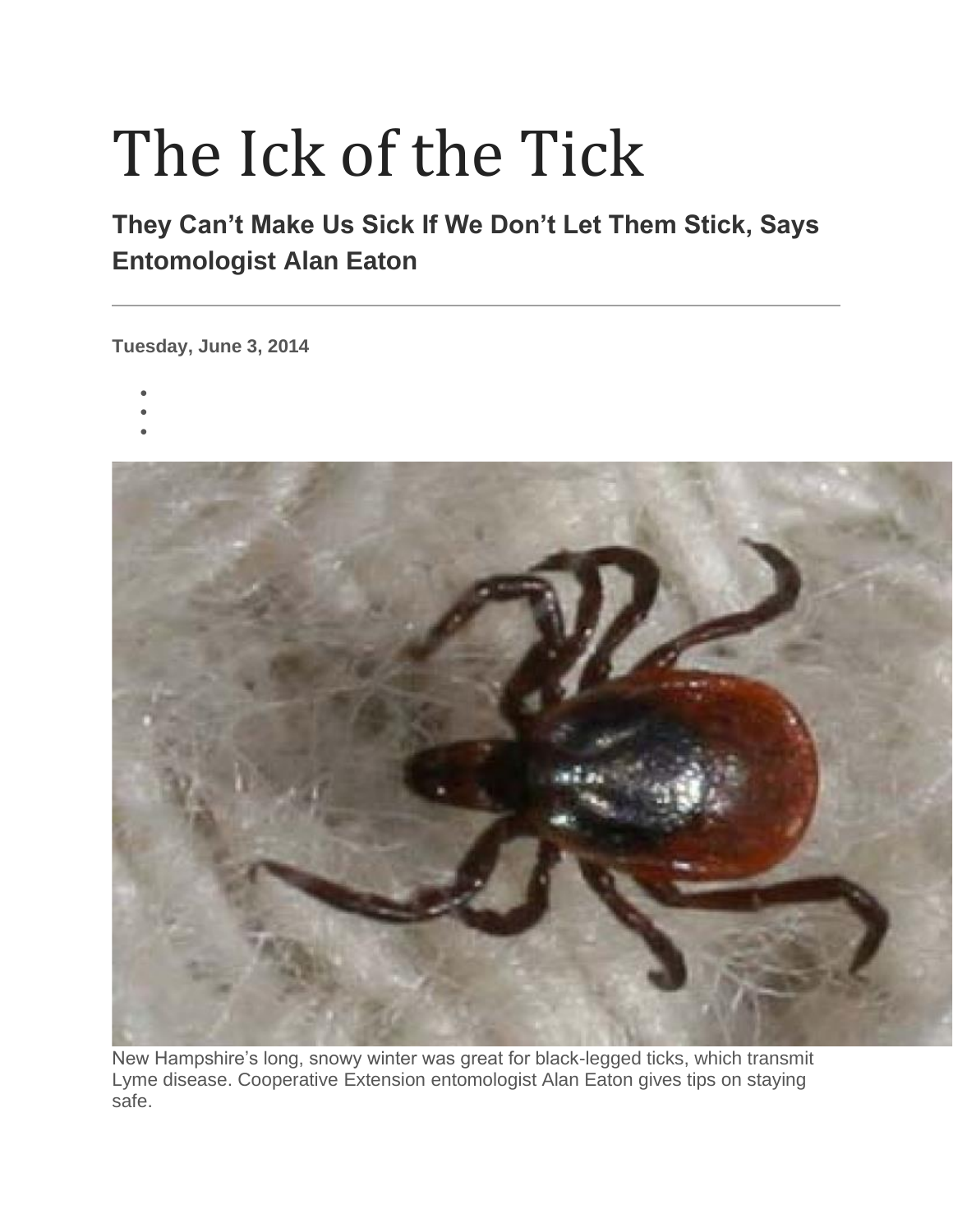Alan Eaton has one word of advice for Granite Staters hoping to escape the state's topin-the-nation incidence of Lyme disease this year: Move.

Eaton, UNH Cooperative Extension specialist and professor of entomology, is only partly joking. He says that the deep, long snow cover this winter is making for a banner tick season. That's because ticks—in particular the [black-legged tick](http://extension.unh.edu/Blacklegged-Ticks-New-Hampshire) that transmits Lyme disease—thrive beneath snow's cozy wet blanket of constant humidity.

"They're really flat critters," says Eaton, who has been surveying the state's tick population for two decades. "If it's dry for too long, they dry out. They can handle freezing no problem."

The next few weeks, when the poppy seed-sized nymphs are active, present the highest risk for Lyme disease and its lesser-known cousins, anaplasmosis and babesiosis. Not only are the nymphs smaller and harder to spot, but they can transmit Lyme disease in just 24 hours of feeding on a host (that's us), compared to 36 hours for an adult tick.

Eaton, who teaches entomology and oversees Cooperative Extension's integrated pest management program, has been surveying the state for ticks for more than two decades. With a white cotton bath towel attached to a broomstick like a flag, he conducts "tick drags" around the state. Ticks that are "questing"—waiting on vegetation for a host to present the opportunity for a meal—mistake his flag for a warm-blooded snack and grab on; he stops, counts, and logs their plentitude.

In [New Hampshire,](http://extension.unh.edu/Blacklegged-Ticks-New-Hampshire) more black-legged ticks (*Ixodes scapularis*, formerly known as deer ticks) call Rockingham, Strafford, and Hillsborough counties home than the rest of the state, by a long shot. Eaton suspects that the proximity of those counties to his UNH office may present a slight bias, but the abundance is more likely due to increased humidity along the coast or rivers, more deer, and more people.

"The more humans there are in a certain area, the more hosts," he says. Higher population also leads to a higher reporting of Lyme disease.

So should Granite Staters take Eaton's tongue-in-cheek advice and leave town? There are far easier ways to protect yourself from ticks and the diseases they carry, he says. Insecticides and pruning brush limit the ticks you're likely to encounter, and tucking long pants into tall socks keeps the arachnids away from you and your tasty blood.

And since a tick must feed on you for at least 24 hours to transmit disease, checking for and removing ticks daily prevents them from spreading Lyme disease. This low-tech approach is the one Eaton advocates to strip New Hampshire of its dubious most-Lymedisease distinction.

"It doesn't cost money," he says. "It takes a little bit of time, but if a high percentage of residents and visitors did that, our rates would plummet."

## • WRITTEN BY: